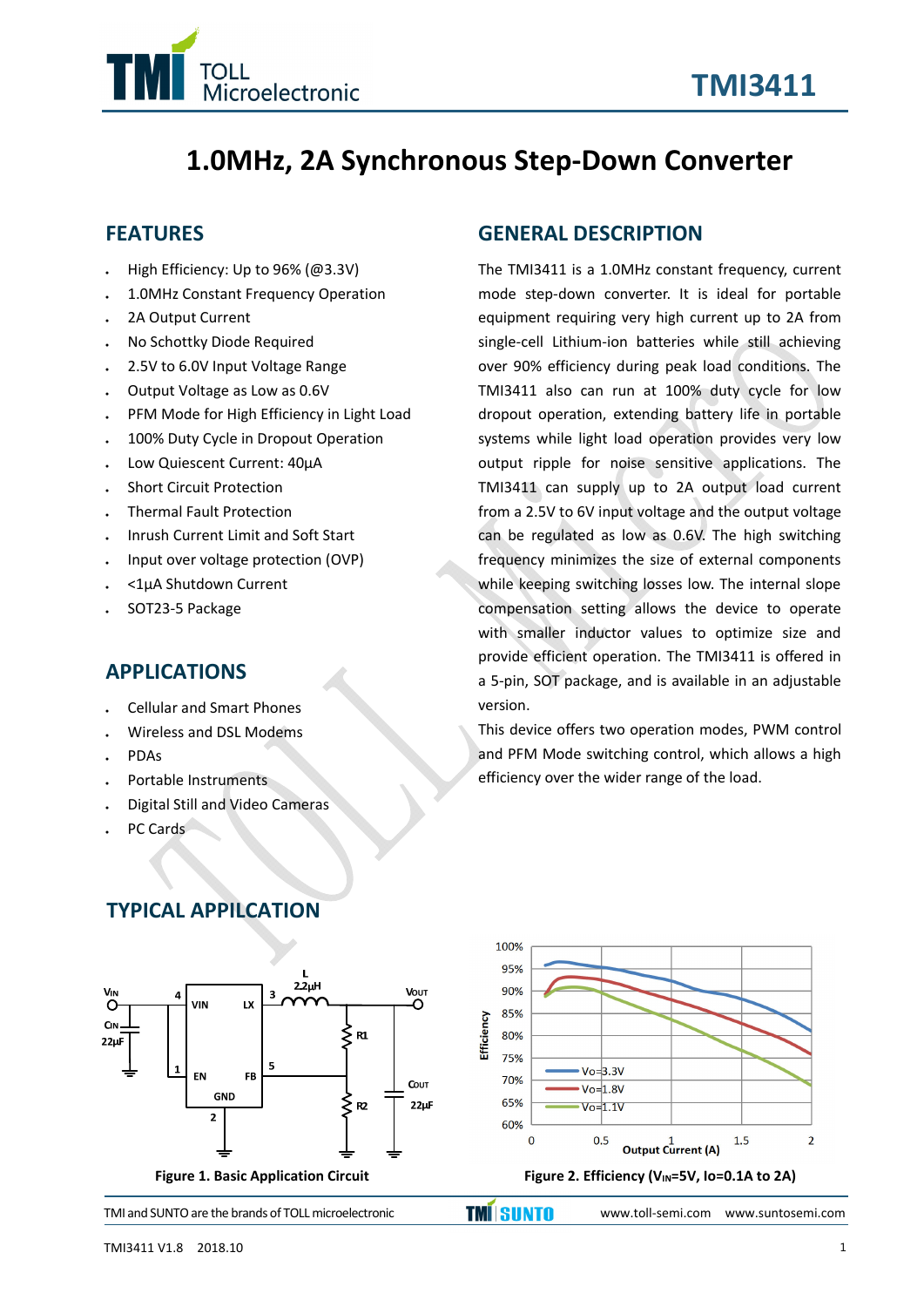

# **ABSOLUTE MAXIMUM RATINGS (Note 1)**

| Parameter                         | Value             | Unit |
|-----------------------------------|-------------------|------|
| Input Supply Voltage              | $-0.3^{\circ}6.5$ | V    |
| LX Voltages                       | $-0.3^{\circ}6.5$ | v    |
| EN, FB Voltage                    | $-0.3^{\circ}6.5$ | v    |
| Storage Temperature Range         | $-65^{\sim}150$   | °C   |
| Junction Temperature (Note2)      | 160               | °C   |
| Power Dissipation                 | 600               | mW   |
| Lead Temperature (Soldering, 10s) | 260               | °€   |

# **PACKAGE/ORDER INFORMATION**



#### **Top Mark: T26AXXX (T26A: Device Code, XXX: Inside Code)**

| <b>Part Number</b> | Package | Top mark | <b>Quantity/Reel</b> |  |
|--------------------|---------|----------|----------------------|--|
| TMI3411            | SOT23-5 | T26AXXX  | 3000                 |  |

TMI3411 devices are Pb‐free and RoHS compliant.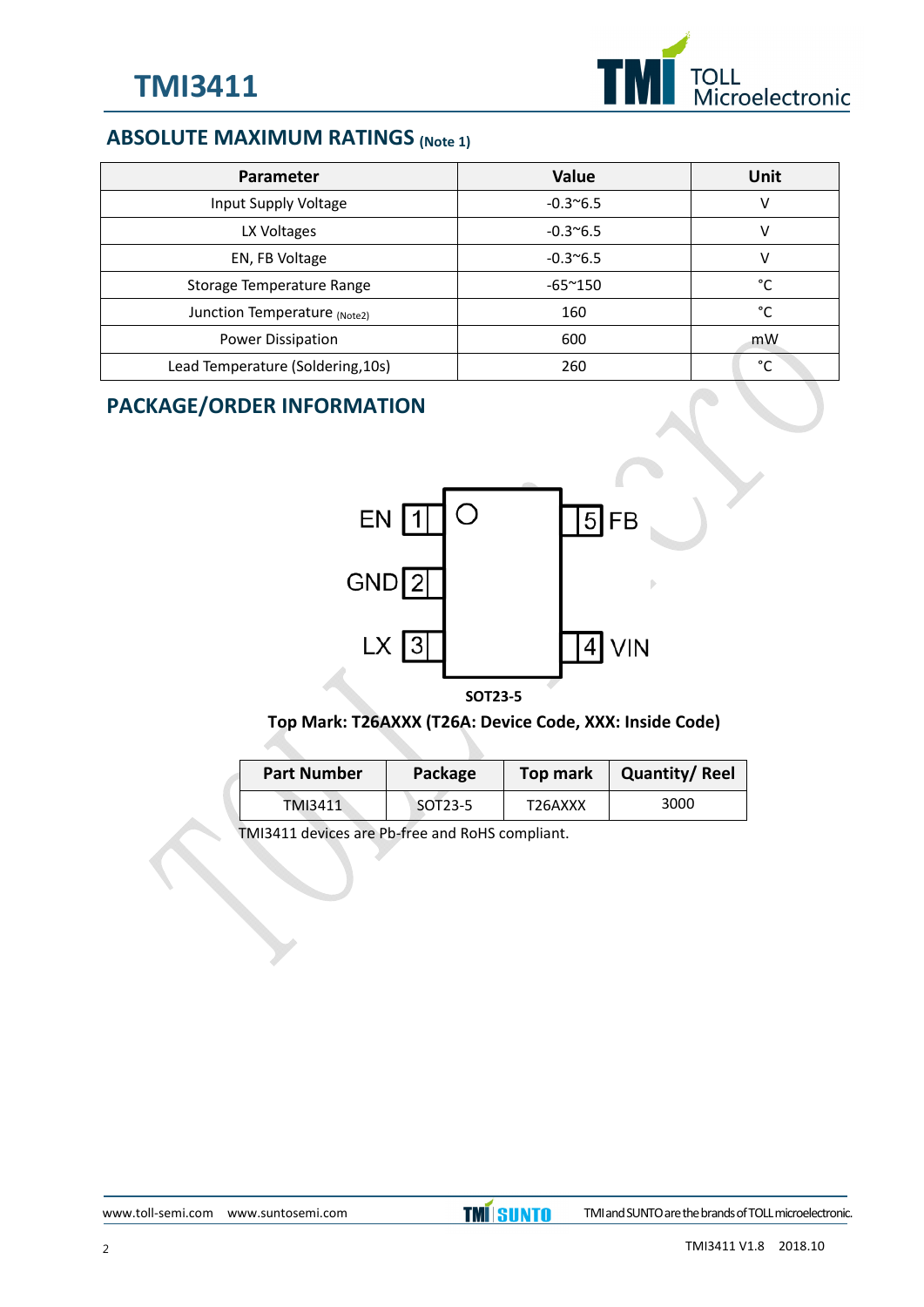



# **PIN DESCRIPTION**

| Pin | <b>Name</b> | <b>Function</b>                                                                      |  |  |  |
|-----|-------------|--------------------------------------------------------------------------------------|--|--|--|
| 1   | EN          | Drive EN below 0.3V to<br>Chip Enable Pin. Drive EN above 1.5V to turn on the part.  |  |  |  |
|     |             | turn it off. Do not leave EN floating.                                               |  |  |  |
| 2   | <b>GND</b>  | Ground pin.                                                                          |  |  |  |
|     |             | Power Switch Output. It is the switch node connection to Inductor. This pin connects |  |  |  |
| 3   | LX          | to the drains of the internal P-ch and N-ch MOSFET switches.                         |  |  |  |
| 4   | <b>VIN</b>  | Power supply input pin.                                                              |  |  |  |
| 5   | FB          | Output Voltage Feedback Pin.                                                         |  |  |  |

#### **ESD RATING**

| <b>Items</b> | <b>Description</b>            | Value | Unit |
|--------------|-------------------------------|-------|------|
| <b>V</b> ESD | Human Body Model for all pins | ±2000 |      |

**JEDEC specification JS‐001**

# **RECOMMENDED OPERATING CONDITIONS**

| <b>Items</b>  | <b>Description</b>                          | Min | <b>Max</b> | Unit   |
|---------------|---------------------------------------------|-----|------------|--------|
| Voltage Range | IN                                          |     |            |        |
|               | <b>Operating Junction Temperature Range</b> | -40 |            | $\sim$ |

TMI and SUNTO are the brands of TOLL microelectronic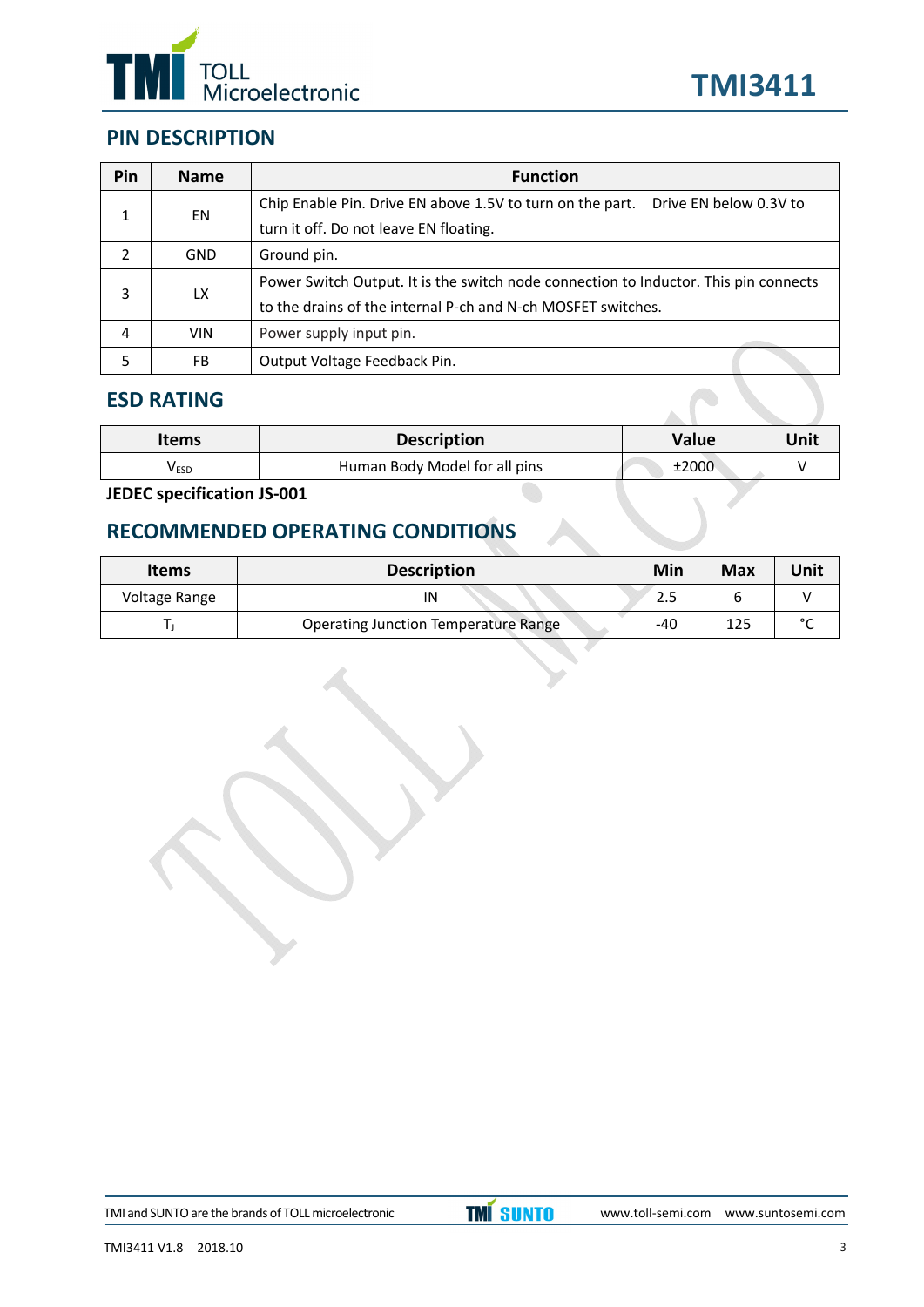

# **ELECTRICAL CHARACTERISTICS (Note 3)**

#### **(VIN =3.6V, VOUT=1.8V, TA = 25°C, unless otherwise noted.)**

| Parameter                         | <b>Test Conditions</b>                                      | Min   | <b>Typ</b> | <b>Max</b> | Unit          |
|-----------------------------------|-------------------------------------------------------------|-------|------------|------------|---------------|
| Input Voltage Range               |                                                             | 2.5   |            | 6.0        | $\vee$        |
| OVP Threshold                     |                                                             |       | 6.2        | 6.5        | $\vee$        |
| <b>UVLO Rising Threshold</b>      |                                                             |       | 2.3        |            | v             |
| UVLO Hysteresis                   |                                                             |       | 300        |            | mV            |
| Quiescent Current                 | $V_{EN} = 2.0 V, I_{OUT} = 0,$<br>$V_{FB} = V_{REF} * 105%$ |       | 40         | 75         | μA            |
| Shutdown Current                  | $V_{EN} = 0V$                                               |       | 0.1        | 1.0        | μA            |
|                                   | $T_A = 25^{\circ}C$                                         | 0.588 | 0.600      | 0.612      | $\vee$        |
| <b>Regulated Feedback Voltage</b> | $T_A = 0^\circ C \leq T_A \leq 85^\circ C$                  | 0.586 | 0.600      | 0.613      | $\vee$        |
|                                   | $T_A$ = -40°C $\leq T_A \leq 85$ °C                         | 0.585 | 0.600      | 0.615      | $\vee$        |
| Reference Voltage Line Regulation | $V_{IN}$ = 2.5V to 5.5V                                     |       | 0.1        |            | $\frac{9}{V}$ |
| Output Voltage Accuracy           | $V_{IN}$ = 2.5V to 5.5V,<br>IOUT=10mA to 2000mA             | $-3$  |            | $+3$       | %V            |
| Output Voltage Load Regulation    | IOUT=10mA to 2000mA                                         |       | 0.2        |            | $\%$          |
|                                   | $V_{\text{OUT}} = 100\%$                                    | 0.8   | 1.0        | 1.3        | <b>MHz</b>    |
| Oscillation Frequency             | $V_{\text{OUT}} = 0V$                                       | 200   | 300        | 350        | kHz           |
| On Resistance of PMOS             | $I_{LX} = 100mA$                                            |       | 150        | 190        | $m\Omega$     |
| On Resistance of NMOS             | $ILX=-100mA$                                                |       | 70         | 90         | $m\Omega$     |
| Peak Current Limit                | VIN=5V, VOUT=90%                                            |       | 2.5        | 3.5        | Α             |
| EN High Level Input Voltage       |                                                             | 1.5   |            |            | $\vee$        |
| <b>EN Low Level Input Voltage</b> |                                                             |       |            | 0.5        | $\vee$        |
| <b>EN Leakage Current</b>         |                                                             |       | $\pm 0.01$ | ±1.0       | μA            |
| LX Leakage Current                | $V_{EN}$ =0V, $V_{IN}$ =V <sub>LX</sub> =5V                 |       | ±0.01      | ±1.0       | μA            |

**Note 1:** Absolute Maximum Ratings are those values beyond which the life of a device may be impaired.

Note 2: T<sub>J</sub> is calculated from the ambient temperature T<sub>A</sub> and power dissipation P<sub>D</sub> according to the following formula:  $T_J = T_A + (P_D) \times (250^{\circ}C/W)$ .

**Note 3:** 100% production test at +25°C. Specifications over the temperature range are guaranteed by design and characterization.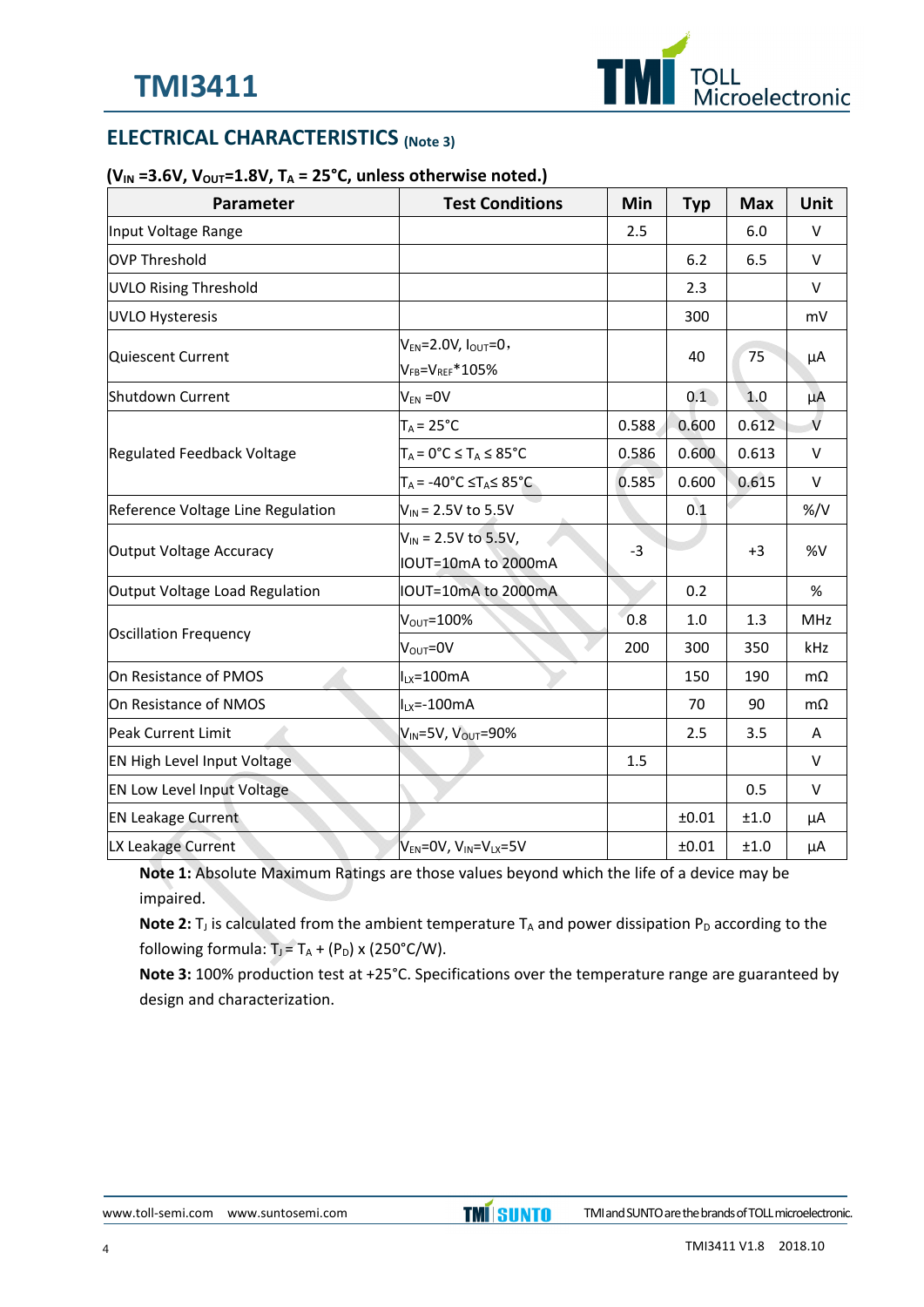# TOLL<br>Microelectronic

# **FUNCTION DESCRIPTION**

The TMI3411 is a high output current monolithic switch mode step-down DC-DC converter. The device operates at a fixed 1.0MHz switching frequency, and uses a slope compensated current mode architecture.

This step-down DC-DC converter can supply up to 2A output current at VIN =  $5.0V$  and has an input voltage range from 2.5V to 6V. It minimizes external component size and optimizes efficiency at the heavy load range. The slope compensation allows the device to remain stable over a wider range of inductor values so that smaller values (2.2μH to 10μH) with lower DCR can be used to achieve higher efficiency. Only a small bypass input capacitor is required at the output.

The adjustable output voltage can be programmed with external feedback to any voltage, ranging from 0.6V to near the input voltage. It uses internal MOSFETs to achieve high efficiency and can generate very low output voltages by using an internal reference of 0.6V. At dropout operation condition, the converter duty cycle increases to 100% and the output voltage tracks the input voltage minus the low  $R_{DS(ON)}$  drop of the P-channel high-side MOSFET and the inductor DCR. The internal error amplifier and compensation provides excellent transient response, load and line regulation. Internal soft start eliminates any output voltage overshoot when the enable or the input voltage is applied.



## **FUNCTIONAL BLOCK DIAGRAM**

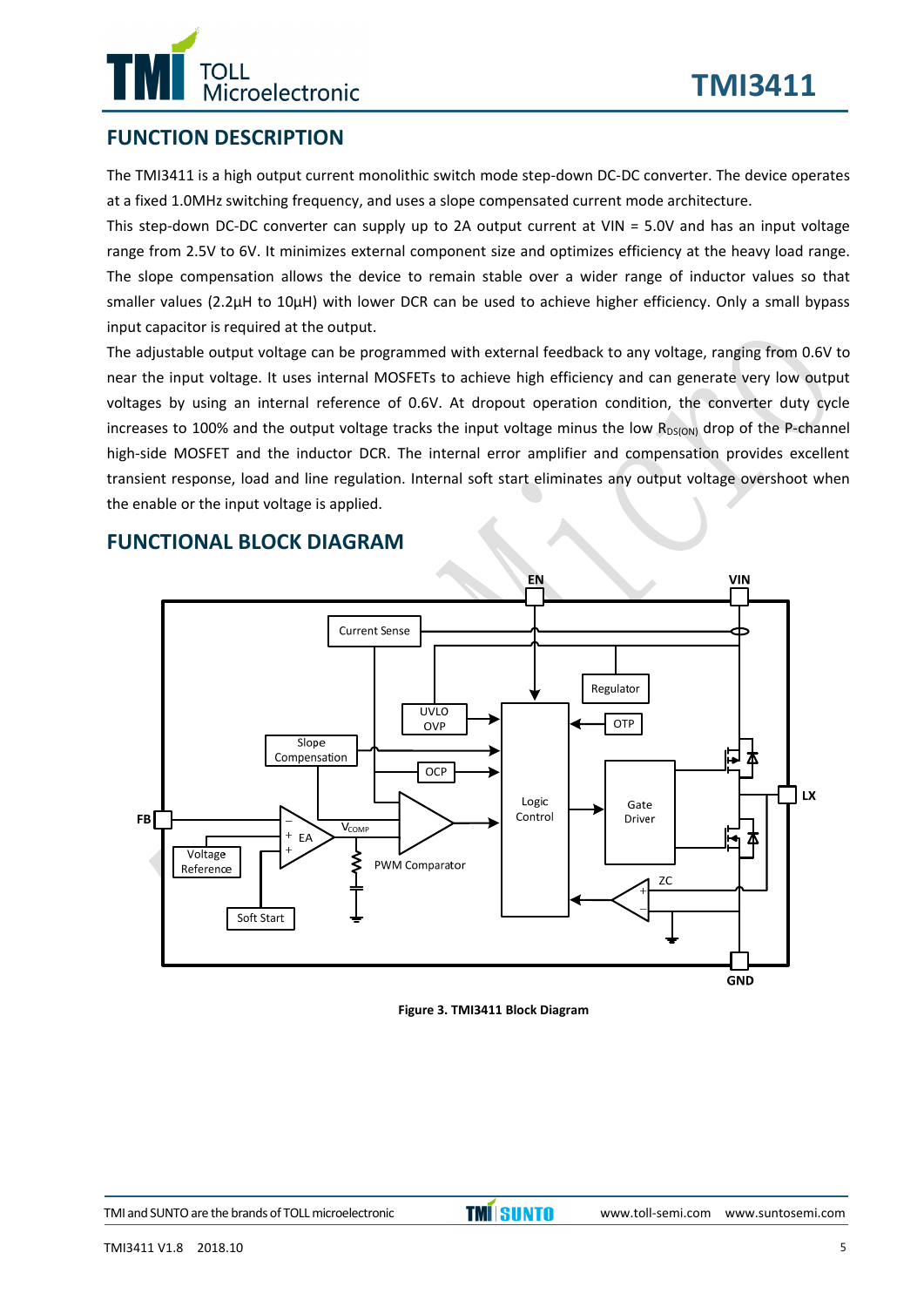



## **FUNCTIONAL TEST**



Vin=5V, Vout=1.8V Load transient((0.2A‐1.8A‐0.2A) Vin=5V, Vout=1.8VLoadtransient((0.2A‐1.8A‐0.2A)

#### **2.Input/output ripple, Iout=full load**





Iout=50% load Iout=100% load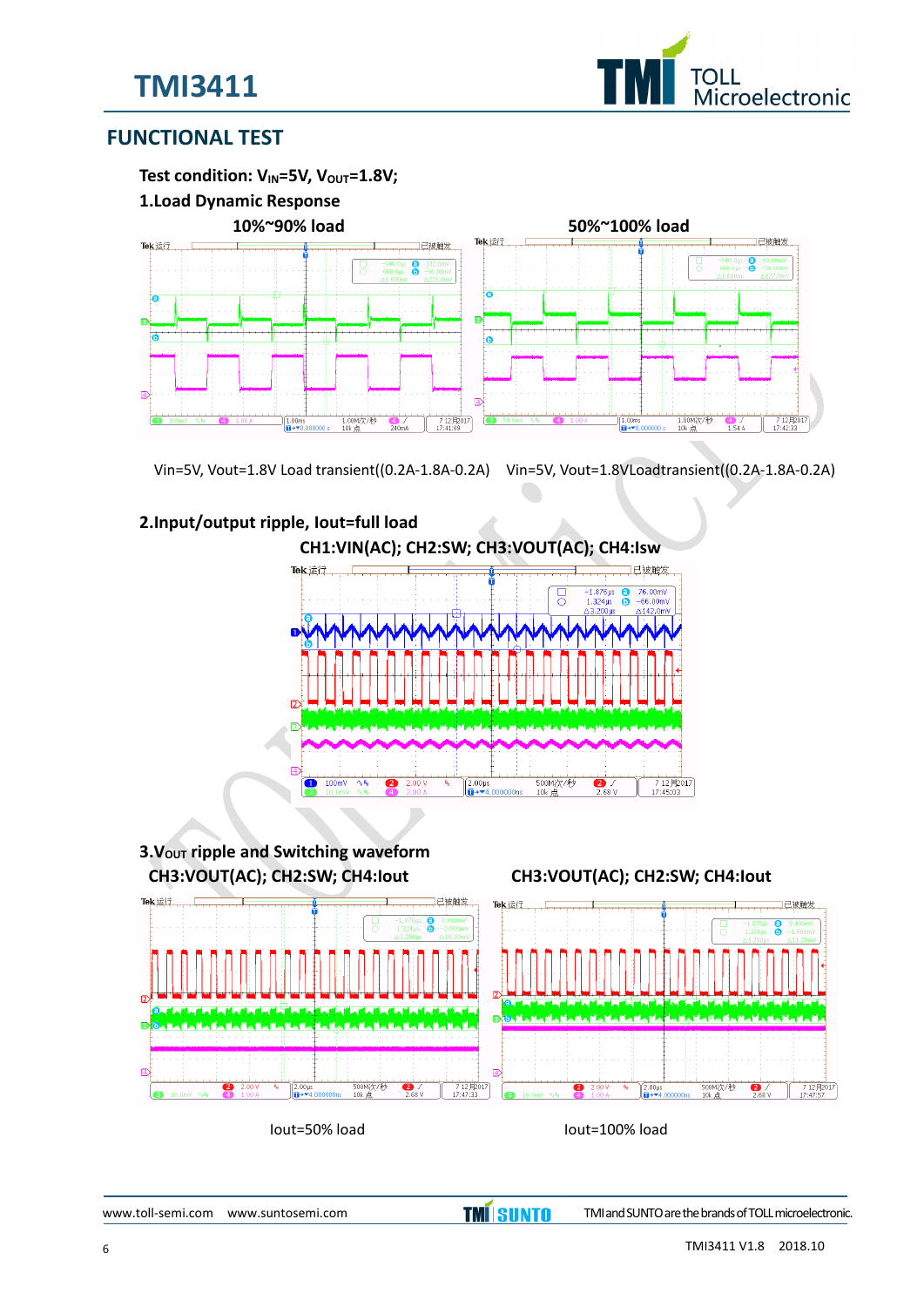

# **TMI3411**

#### **4.Power on/off: CH1:VIN;CH2:SW;CH3:VOUT;CH4:Isw**



**TMI** SUNTO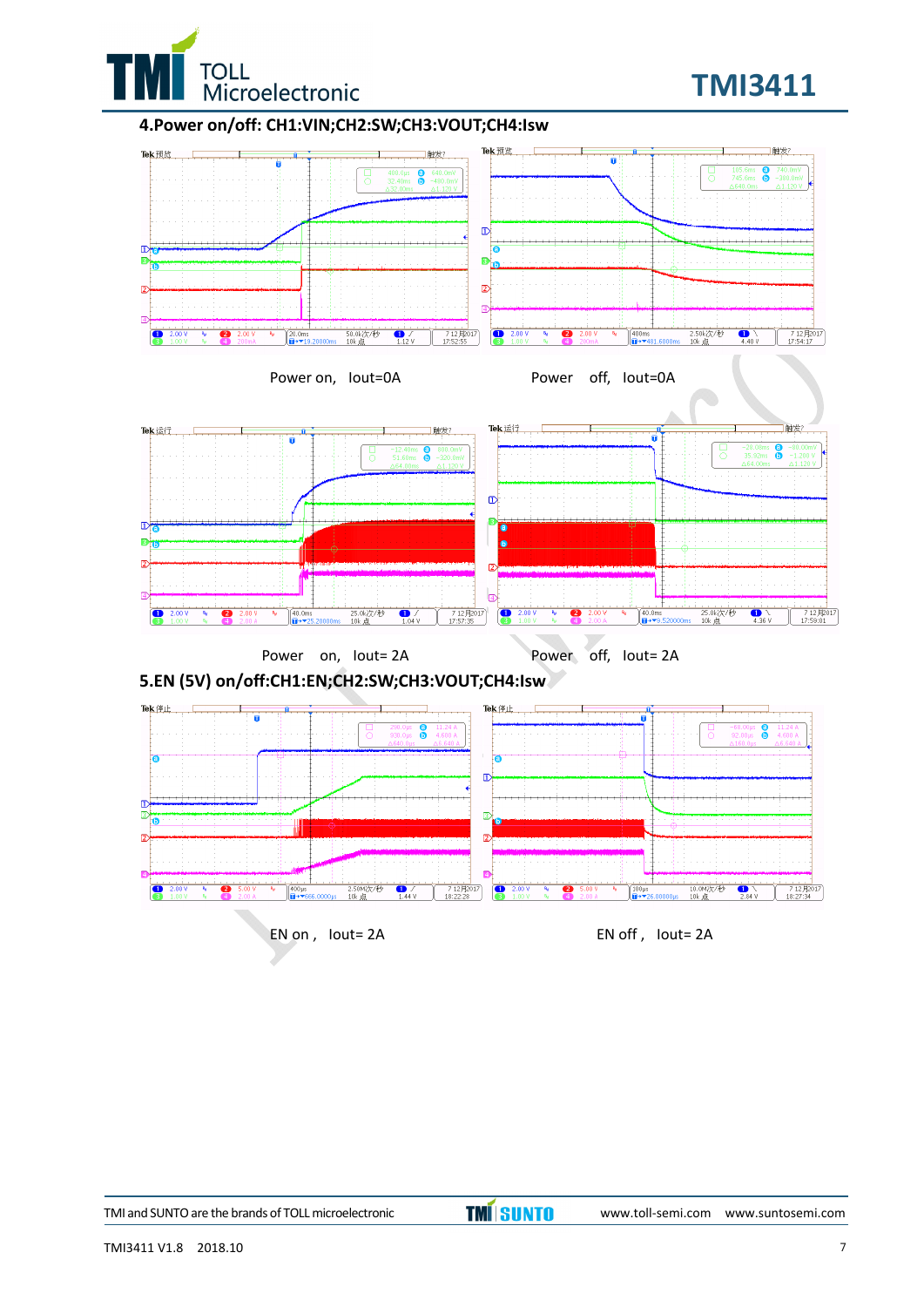

# **APPLICATION INFORMATION**

#### **Setting the Output Voltage**

Figure 1 shows the basic application circuit for the TMI3411. The TMI3411 can be externally programmed. Resistors R1 and R2 in Figure 1 program the output to regulate at a voltage higher than 0.6V. To limit the bias current required for the external feedback resistor string while maintaining good noise immunity, the minimum suggested value for R2 is 59kΩ. Although a larger value will further reduce quiescent current, it will also increase the impedance of the feedback node, making it more sensitive to external noise and interference.

The external resistor sets the output voltage according to the following equation:

$$
V_{OUT} = 0.6 \times (1 + \frac{R_1}{R_2})
$$

 $R_1 = (V_{OUT}/0.6 - 1) \times R_2$ 

#### **Inductor Selection**

For most designs, the TMI3411 operates with inductors of 1µH to 4.7µH. Low inductance values are physically smaller but require faster switching, which results in some efficiency loss. The inductor value can be derived from the following equation:

$$
L = \frac{V_{OUT} \times (V_{IN} - V_{OUT})}{V_{IN} \times \Delta I_L \times f_{OSC}}
$$

Where  $\Delta l_L$  is inductor Ripple Current. Large value inductors result in lower ripple current and small value inductors result in high ripple current. For optimum voltage-positioning load transients, choose an inductor with DC series resistance in the 50mΩ to 150mΩ range.

#### **Input Capacitor Selection**

The input capacitor reduces the surge current drawn from the input and switching noise from the device. The input capacitor impedance at the switching frequency should be less than input source impedance to prevent high frequency switching current passing to the input. A low ESR input capacitor sized for maximum RMS current must be used. Ceramic capacitors with X5R or X7R dielectrics are highly recommended because of their low ESR and small temperature coefficients. A 22µF ceramic capacitor for most applications is sufficient. A large value may be used for improved input voltage filtering.

#### **Output Capacitor Selection**

The output capacitor is required to keep the output voltage ripple small and to ensure regulation loop stability. The output capacitor must have low impedance at the switching frequency. Ceramic capacitors with X5R or X7R dielectrics are recommended due to their low ESR and high ripple current ratings. The output ripple  $\Delta V_{OUT}$  is determined by:

$$
\Delta V_{OUT} \le \frac{V_{OUT} \times (V_{IN} - V_{OUT})}{V_{IN} \times f_{OSC} \times L} \times \left(ESR + \frac{1}{8 \times f_{osc} \times C3}\right)
$$

A 22µF ceramic can satisfy most applications.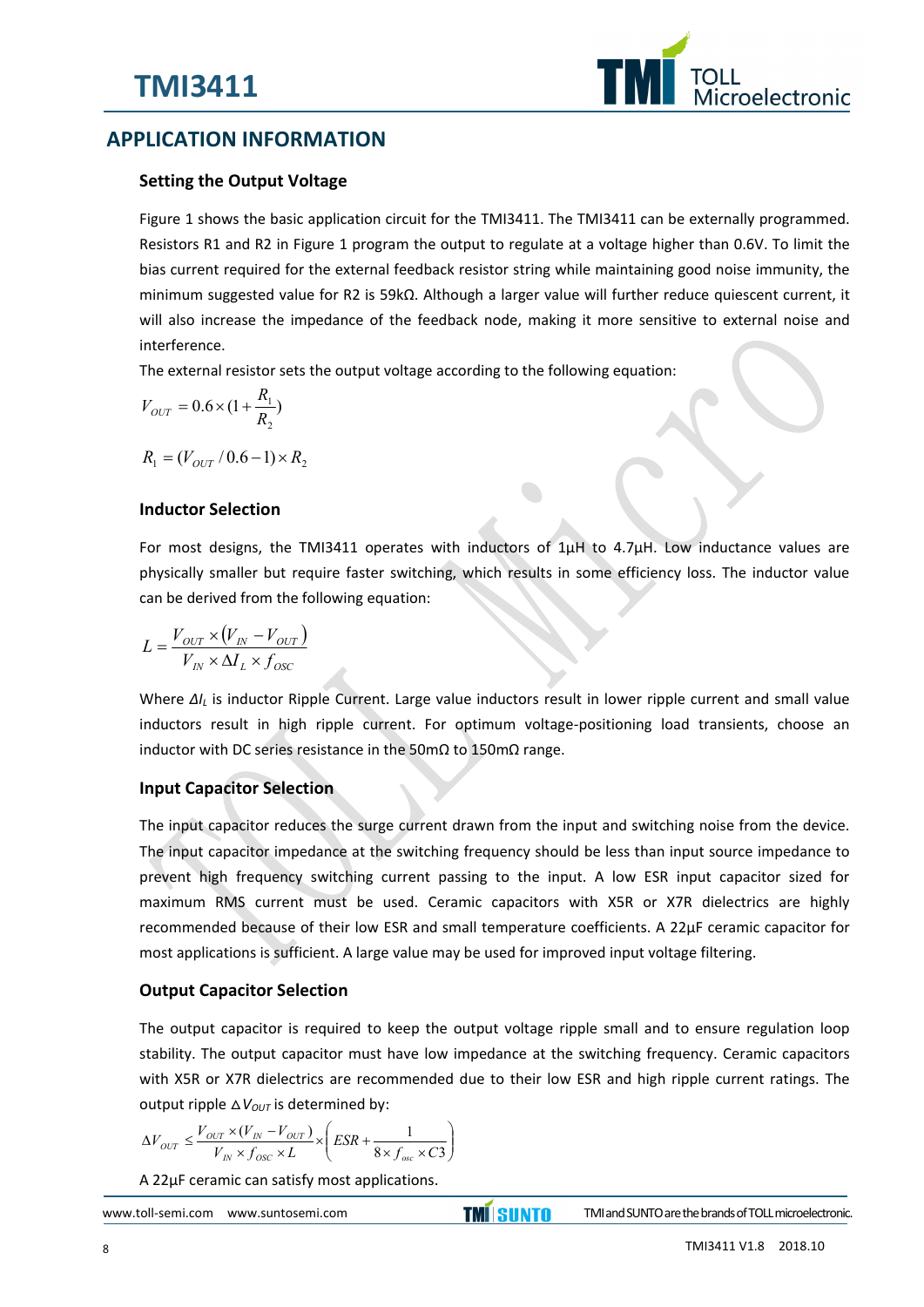

#### **Layout Consideration**

When laying out the printed circuit board, the following checking should be used to ensure proper operation of the TMI3411. Check the following in your layout:

- 1. The power traces, consisting of the GND trace, the LX trace and the VIN trace should be kept short, direct and wide.
- 2. Does the (+) plates of Cin connect to Vin as closely as possible. This capacitor provides the AC current to the internal power MOSFETs.
- 3. Keep the switching node, LX, away from the sensitive VOUT node.
- 4. Keep the (‐) plates of Cin and Cout as close as possible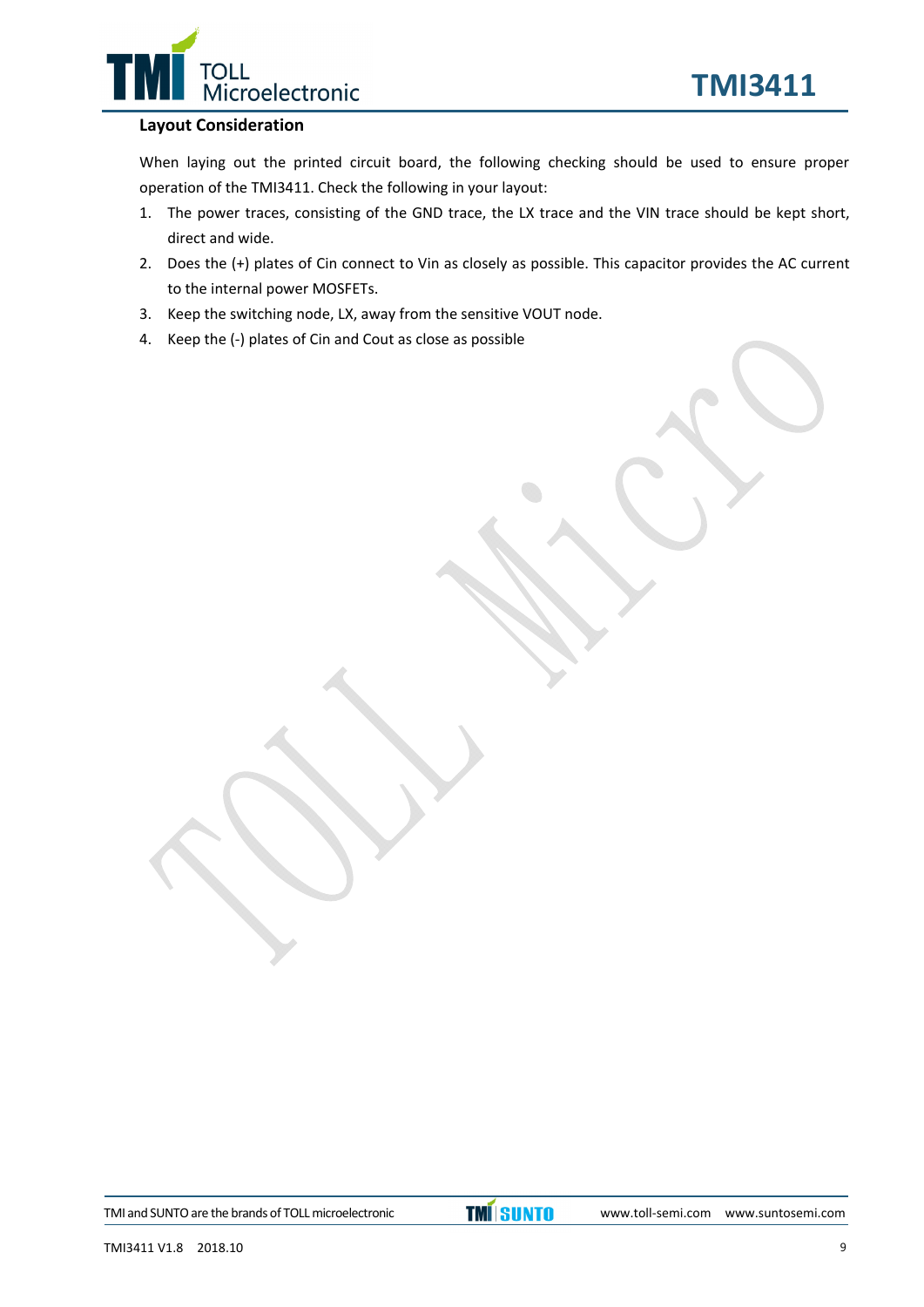



# **PACKAGE INFORMATION**

#### **SOT23‐5**





Unit: mm

|  |        | <b>Dimensions In Millimeters</b> |      |        | Dimensions In Millimeters |      |  |
|--|--------|----------------------------------|------|--------|---------------------------|------|--|
|  | Symbol | Min                              | Max  | Symbol | Min                       | Max  |  |
|  |        | 2.82                             | 3.02 | E1     | 0.85                      | 1.05 |  |
|  |        | 1.50                             | 1.70 | a      | 0.35                      | 0.50 |  |
|  |        | 0.90                             | 1.30 | c      | 0.10                      | 0.20 |  |
|  | L1     | 2.60                             | 3.00 | b      | 0.35                      | 0.55 |  |
|  |        | 1.80                             | 2.00 |        |                           | 0.15 |  |

#### **Note:**

- 1) All dimensions are in millimeters.
- 2) Package length does not include mold flash, protrusion or gate burr.
- 3) Package width does not include inter lead flash or protrusion.
- 4) Lead popularity (bottom of leads after forming) shall be 0.10 millimeters max.
- 5) Pin 1 is lower left pin when reading top mark from left to right.